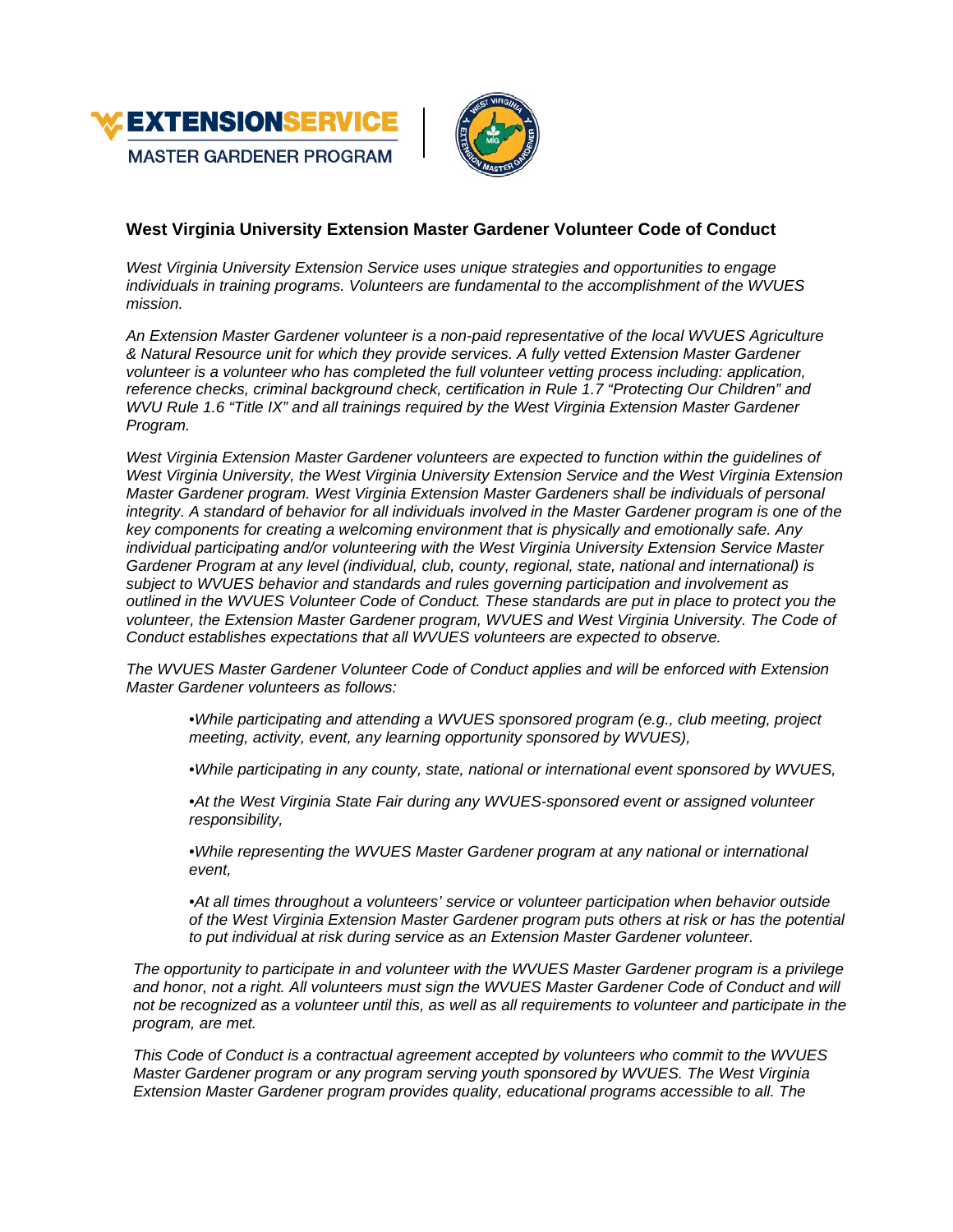*primary purpose of this Code of Conduct is to ensure the safety and well-being of all participants (members, youth, their parents and families, professionals and volunteers).* 

- *1. I accept my responsibility as a West Virginia University Extension Service Master Gardener volunteer. I will uphold the standards of the program. I will refrain from behavior that negatively represents myself, my family, my community, the Extension Master Gardener program or West Virginia University. I will obey the laws of the locality, county, state and nation.*
- *2. I will accept the responsibility to represent my individual county Extension Master Gardener program and the West Virginia Extension Master Gardener program with dignity and pride.*
- *3. I will respect, adhere to and enforce the rules, policies and guidelines established by my individual county Extension Master Gardener program, the West Virginia Extension Master Gardener program, the West Virginia University Extension Service and West Virginia University.*
- *4. I will adhere to all policies as outlined by West Virginia University and WVUES. These include but are not limited to Rule 1.7, 'Children on Campus,' West Virginia University Rule 1.6, 'Title IX' and the WVUES 'Above Suspicion Policy.' I will report any violation of these polices as trained.*
- *5. I accept my responsibility to be informed and follow the policies, rules and deadlines established by the WVUES Master Gardener Program. I will not cheat, lie, knowingly furnish false information, deceive, or otherwise engage in dishonest, unethical or illegal behaviors. I will not encourage others to disregard or intentionally violate conditions of WVUES Master Gardener participation.*
- *6. I will promote a spirit of inclusion and welcome participation of individuals from all backgrounds. I will practice fair-mindedness by being open to ideas and opinions of others. I will comply with equal opportunity and anti-discrimination laws. I will not participate in behaviors that discriminate against other people. I will promote a welcoming environment by fostering a climate based on social justice.*
- *7. I will not abuse any participant by physical or verbal means and will report such abuse, if observed. I will abstain from harassment or bullying of another participant, volunteer or staff member (either in person or face to face or through social media or other communication venues).*
- *8. I will ensure a safe environment for myself and others involved in the programs that I am leading. I will not act in an irresponsible or potentially hazardous manner. I will access and operate machinery, vehicles and other equipment in compliance with laws, rules of the WVUES Master Gardener program and general safety practices*
- *9. I will model healthy choices. I will not possess or use illegal substances. I will not use tobacco or alcohol products during an Extension Master Gardener program. I will not attend Extension Master Gardener programs under the influence of alcohol or any illegal substance.*
- *10. I will be courteous and respectful to other individuals and their property. I will dress in a manner that is appropriate, tasteful and respectful. I will not use, abuse or take another individual's personal belongings. I will not damage facilities.*
- *11. I will communicate (oral, written and electronic) in an honest, respectful manner in all situations involving the Extension Master Gardener program. I will refrain from communication that is negative, offensive, destructive or harmful to others. I will not engage in or tolerate slander, put-downs, insults, taunting, name-calling, yelling, profane language, sexual innuendos and other comments or hostile behaviors likely to offend, hurt or set a bad example. If I witness this behavior, I will contact a WVUES official. If the situation is escalating to where it is unsafe for me or others, I will contact authorities. I will report*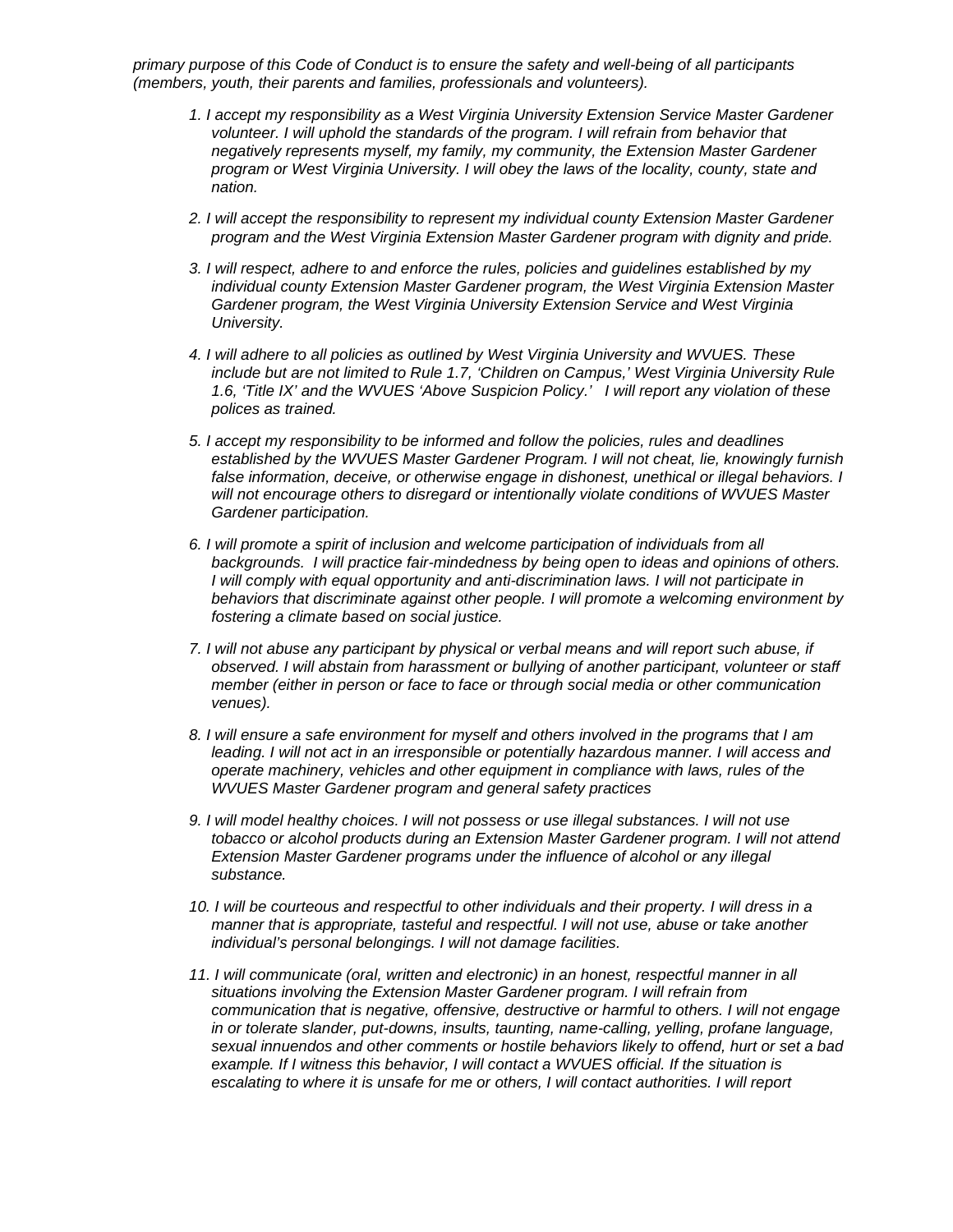*immediately any threats to my or other program participant's emotional or physical wellbeing to a WVUES professional.* 

- *12. I will abide by Rule 1.7 (Title IX). When working with minors, I will abide by the WVU policy on the safety of minors, Rule 1.6. I understand if I am working with youth, I am a mandated reporter and will follow guidelines as outlined by the State of West Virginia and West Virginia University.*
- *13. I will use appropriate channels within West Virginia University Extension Service to address concerns and conflicts. I will accept the decision of the individual and/or group that has the leadership and authority to make decisions, even if the decision is not the one I personally desire.*

# *Code of Conduct*

*I have read and understand the Code of Conduct. I understand and agree that any action on my part that contradicts any portion of this Code of Conduct is grounds for the suspension and/or dismissal of my volunteer or member status with the West Virginia University Extension Master Gardener program. I have read and understand the WVUES Procedures for Dealing with Volunteer Issues. □ Yes □ No*

### *Non-Discrimination*

*Programs and activities offered by the West Virginia University Extension Service are available to all persons without regard to race, color, sex, disability, religion, age, veteran status, political beliefs, sexual orientation, national origin, and marital or family status. If selected as an Extension Master Gardener volunteer do you agree to abide by and uphold these policies? □ Yes □ No*

### *Background Check*

*A criminal background check will be conducted every three years; a check of the National Sexual Predator website will be checked on years the full background check is not conducted. If I have any responsibilities driving for a WVUES program, a DMV check will be conducted yearly. I give my permission for these checks to be conducted. □ Yes □ No*

# *Criminal Record*

*Have you ever been convicted of a crime, other than a minor traffic offense? □ Yes □ No* 

*\_\_\_\_\_\_\_\_\_\_\_\_\_\_\_\_\_\_\_\_\_\_\_\_\_\_\_\_\_\_\_\_\_\_\_\_\_\_\_\_\_\_\_\_\_\_\_\_\_\_\_\_\_\_\_\_\_\_\_\_\_\_\_\_\_\_\_\_\_\_\_\_\_\_\_*

*\_\_\_\_\_\_\_\_\_\_\_\_\_\_\_\_\_\_\_\_\_\_\_\_\_\_\_\_\_\_\_\_\_\_\_\_\_\_\_\_\_\_\_\_\_\_\_\_\_\_\_\_\_\_\_\_\_\_\_\_\_\_\_\_\_\_\_\_\_\_\_\_\_\_\_* 

*If yes, please explain:* 

*(Note: A prior conviction is not an automatic bar to volunteering. The type of conviction and when it occurred will be evaluated before any decision is made.)* 

#### *Disclosure*

*I agree to disclose any arrests, convictions or indictments within 72 hours of their occurrence. This disclosure will be to the Youth Protection/Compliance Specialist. In the event the specialist cannot be reached, I will disclose to my local WVU Extension faculty member who will report to the proper individuals. □ Yes □ No* 

### *Title IX Policy*

*Title IX of the Education Amendments of 1972 (Title IX) is a federal law which prohibits discrimination on the basis of sex in any educational program or activity receiving federal financial assistance. Since Cooperative Extension WVUES programs receive federal financial assistance for education programs, they must adhere to United States Department of Agriculture regulations prohibiting discrimination on the basis of sex.* 

*West Virginia University Board of Governors Rule 1.6 prohibits discrimination, harassment, sexual misconduct, domestic misconduct, stalking and retaliation that occurs on WVU property (including*